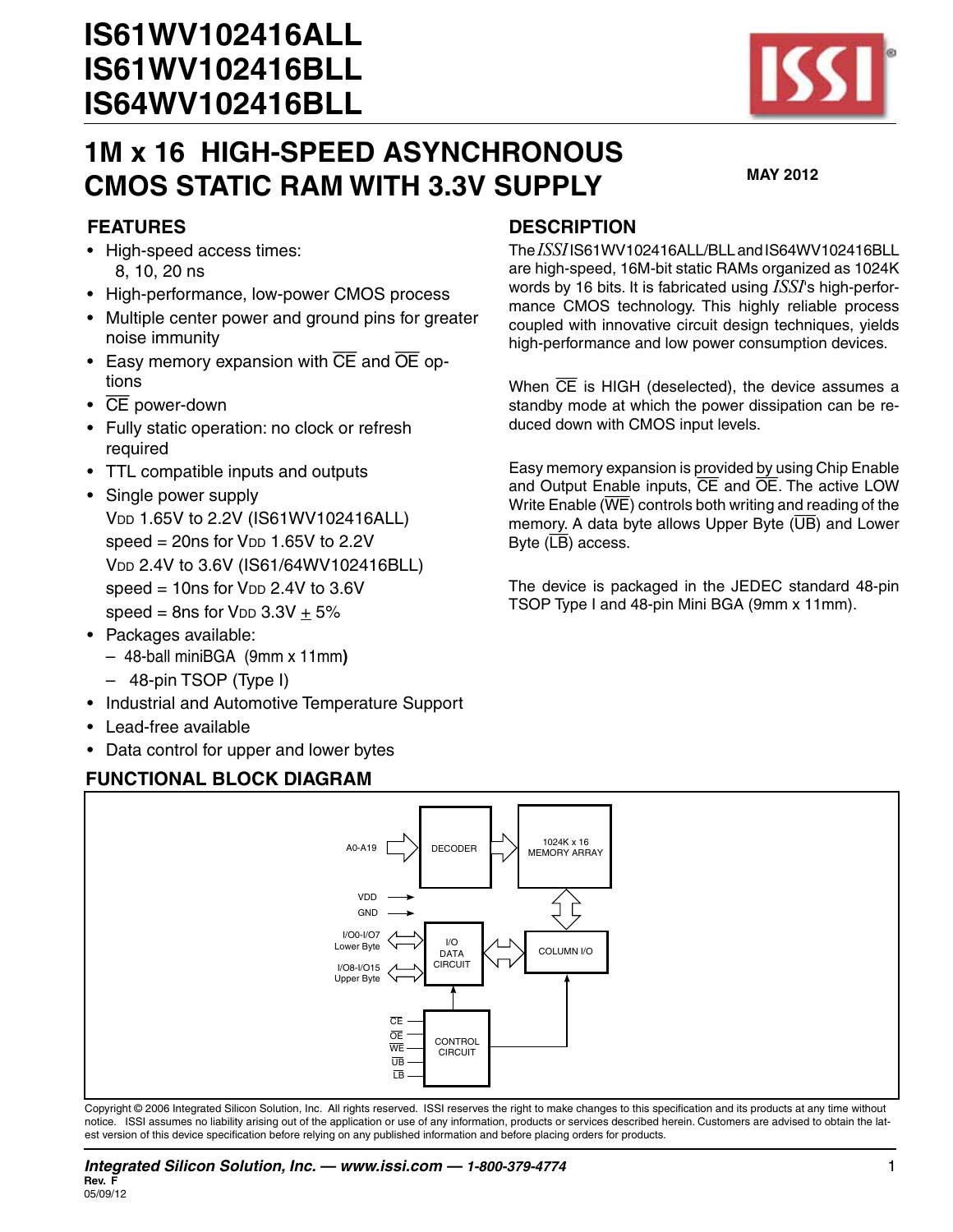

### **48-pin mini BGA (9mmx11mm)**

#### **PIN DESCRIPTIONS**

| A0-A19                   | <b>Address Inputs</b>           |
|--------------------------|---------------------------------|
| $I/OO-I/O15$             | Data Inputs/Outputs             |
| Œ                        | Chip Enable Input               |
| ŌE                       | <b>Output Enable Input</b>      |
| WE                       | Write Enable Input              |
| $\overline{\mathsf{LB}}$ | Lower-byte Control (I/O0-I/O7)  |
| ŪB                       | Upper-byte Control (I/O8-I/O15) |
| <b>NC</b>                | No Connection                   |
| Vnn                      | Power                           |
| GND                      | Ground                          |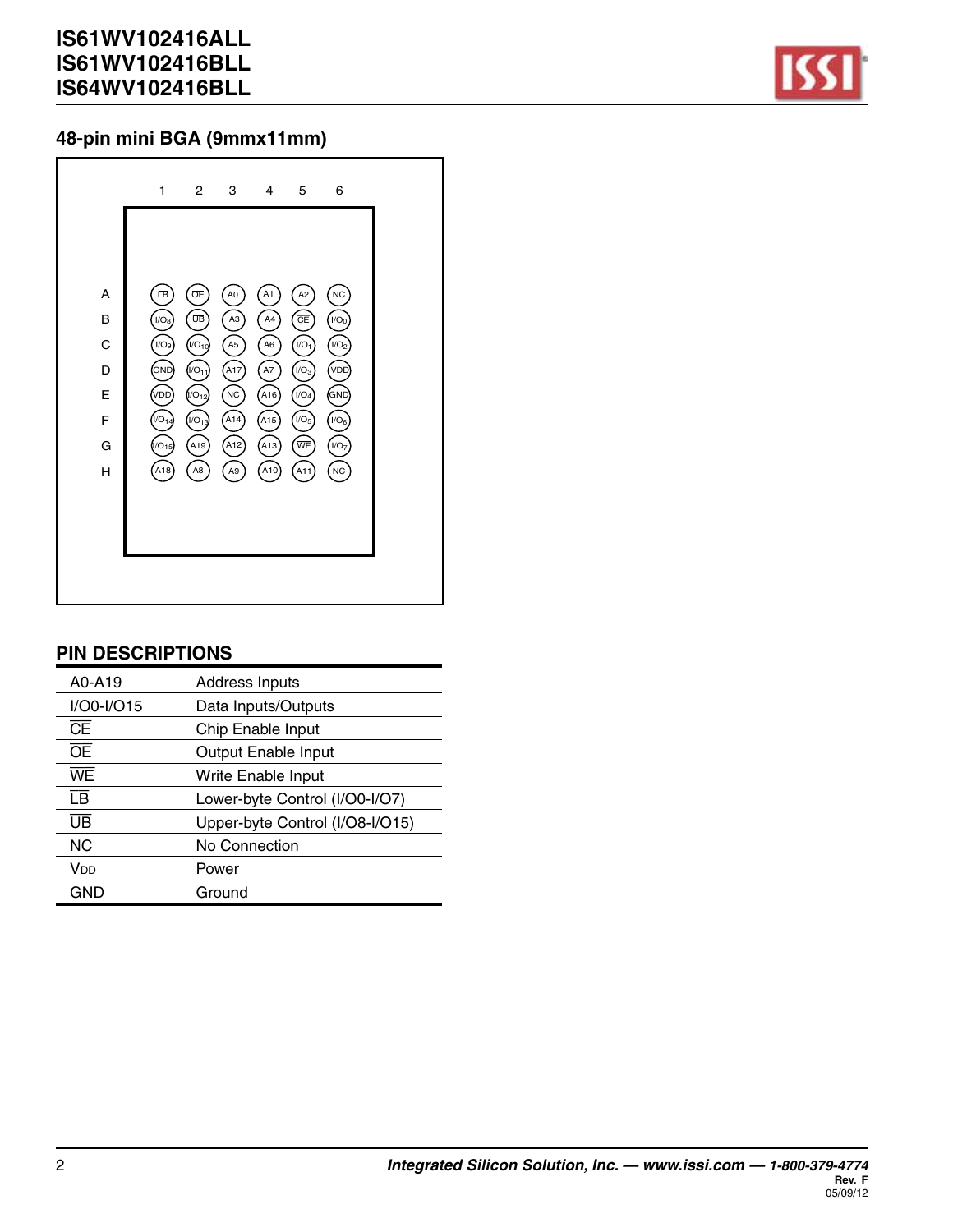

**48-pin TSOP-I (12mm x 20mm)**



#### **PIN DESCRIPTIONS**

| A0-A19                   | <b>Address Inputs</b>           |
|--------------------------|---------------------------------|
| $I/OO-I/O15$             | Data Inputs/Outputs             |
| Œ                        | Chip Enable Input               |
| ŌĒ                       | Output Enable Input             |
| WE                       | Write Enable Input              |
| $\overline{\mathsf{LB}}$ | Lower-byte Control (I/O0-I/O7)  |
| ŪB                       | Upper-byte Control (I/O8-I/O15) |
| <b>NC</b>                | No Connection                   |
| <b>V<sub>DD</sub></b>    | Power                           |
| GND                      | Ground                          |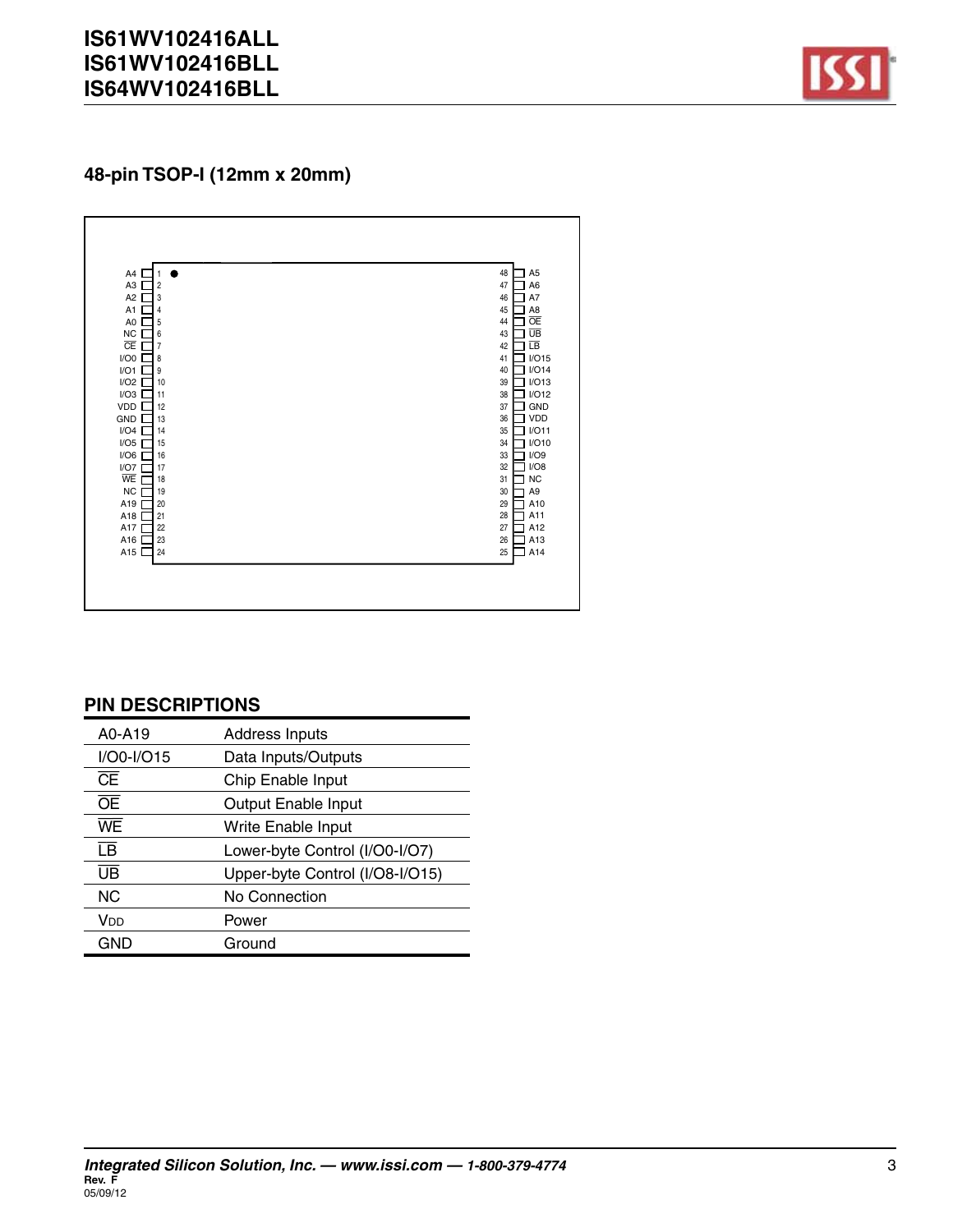

#### **TRUTH TABLE**

|                        |              |    |    |    |    | I/O PIN          |                 |                               |
|------------------------|--------------|----|----|----|----|------------------|-----------------|-------------------------------|
| Mode                   | WE           | ႠĒ | ŌĒ | īΒ | UB | <b>I/O0-I/O7</b> | I/O8-I/O15      | <b>V<sub>DD</sub></b> Current |
| Not Selected           | х            | н  |    | х  | X  | High-Z           | High-Z          | ISB1, ISB2                    |
| <b>Output Disabled</b> | н            |    | н  | х  | x  | High-Z           | High-Z          | <b>I</b> cc                   |
|                        | X            |    | х  | H  | н  | High-Z           | High-Z          |                               |
| Read                   | H            |    |    |    | Н  | DOUT             | High-Z          | <b>I</b> cc                   |
|                        | Н            |    |    | H  |    | High-Z           | DOUT            |                               |
|                        | $\mathsf{H}$ |    |    |    |    | DOUT             | DOUT            |                               |
| Write                  |              |    | x  |    | н  | D <sub>IN</sub>  | High-Z          | <b>I</b> cc                   |
|                        |              |    | х  | Н  |    | High-Z           | <b>DIN</b>      |                               |
|                        |              |    | х  |    |    | Din              | D <sub>IN</sub> |                               |

#### **ABSOLUTE MAXIMUM RATINGS(1)**

| Symbol       | <b>Parameter</b>                     | Value                    | Unit |  |
|--------------|--------------------------------------|--------------------------|------|--|
| <b>VTERM</b> | Terminal Voltage with Respect to GND | $-0.5$ to $V_{DD} + 0.5$ |      |  |
| Vnn          | <b>V<sub>DD</sub></b> Relates to GND | $-0.3$ to 4.0            |      |  |
| Tstg         | Storage Temperature                  | $-65$ to $+150$          | °C   |  |
| Dт           | <b>Power Dissipation</b>             | 1.0                      | w    |  |

**Notes:**

1. Stress greater than those listed under ABSOLUTE MAXIMUM RATINGS may cause permanent damage to the device.This is a stress rating only and functional operation of the device at these or any other conditions above those indicated in the operational sections of this specification is not implied. Exposure to absolute maximum rating conditions for extended periods may affect reliability.

#### **CAPACITANCE(1,2)**

| <b>Symbol</b>                                  | <b>Parameter</b>         | <b>Conditions</b> | Max. | Unit |  |
|------------------------------------------------|--------------------------|-------------------|------|------|--|
| Сім                                            | Input Capacitance        | $V_{IN} = 0V$     |      | рF   |  |
| $\mathsf{v}_{\scriptscriptstyle{\mathsf{IO}}}$ | Input/Output Capacitance | $V$ OUT = $0V$    |      | рF   |  |

**Notes:**

1. Tested initially and after any design or process changes that may affect these parameters.

2. Test conditions:  $Ta = 25^{\circ}C$ ,  $f = 1$  MHz,  $V_{DD} = 3.3V$ .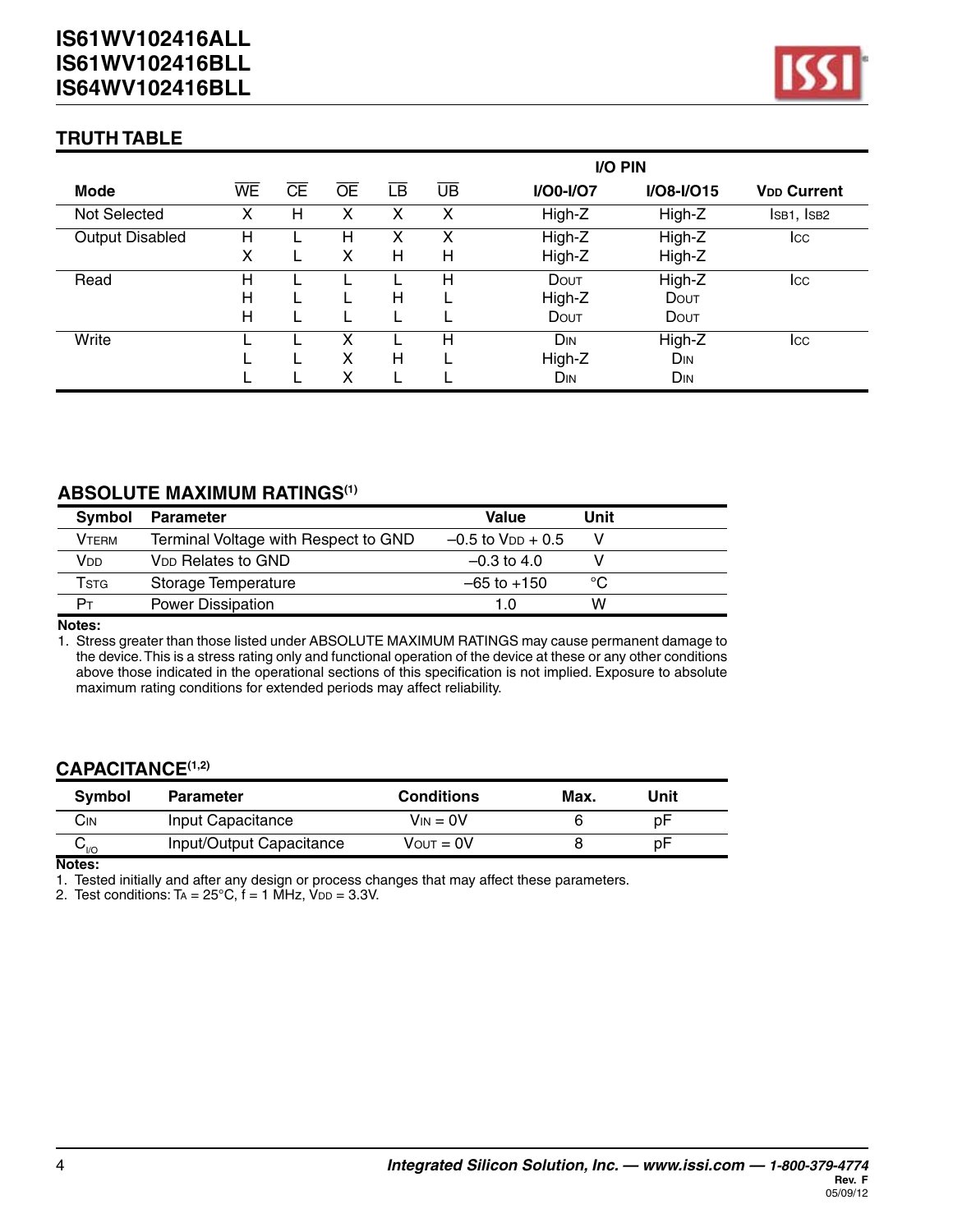

## **OPERATING RANGE (Vdd) (IS61WV102416ALL)**

| Range      | <b>Ambient Temperature</b>           | V <sub>DD</sub> (20 ns) |
|------------|--------------------------------------|-------------------------|
| Commercial | $0^{\circ}$ C to +70 $^{\circ}$ C    | 1.65V-2.2V              |
| Industrial | $-40^{\circ}$ C to $+85^{\circ}$ C   | 1.65V-2.2V              |
| Automotive | $-40^{\circ}$ C to +125 $^{\circ}$ C | 1.65V-2.2V              |

#### **OPERATING RANGE (Vdd) (IS61WV102416BLL)(1)**

| Range      | <b>Ambient Temperature</b>         | $V_{DD}$ (8 ns) | $V_{DD}$ (10 ns) |  |
|------------|------------------------------------|-----------------|------------------|--|
| Commercial | $0^{\circ}$ C to +70 $^{\circ}$ C  | $3.3V + 5%$     | 2.4V-3.6V        |  |
| Industrial | $-40^{\circ}$ C to $+85^{\circ}$ C | $3.3V + 5%$     | 2.4V-3.6V        |  |

#### **Note:**

1. When operated in the range of 2.4V-3.6V, the device meets 10ns. When operated in the range of  $3.3V + 5%$ , the device meets 8ns.

#### **OPERATING RANGE (Vdd) (IS64WV102416BLL)**

| Range      | <b>Ambient Temperature</b>           | V <sub>DD</sub> (10 ns) |  |
|------------|--------------------------------------|-------------------------|--|
| Automotive | $-40^{\circ}$ C to +125 $^{\circ}$ C | 2.4V-3.6V               |  |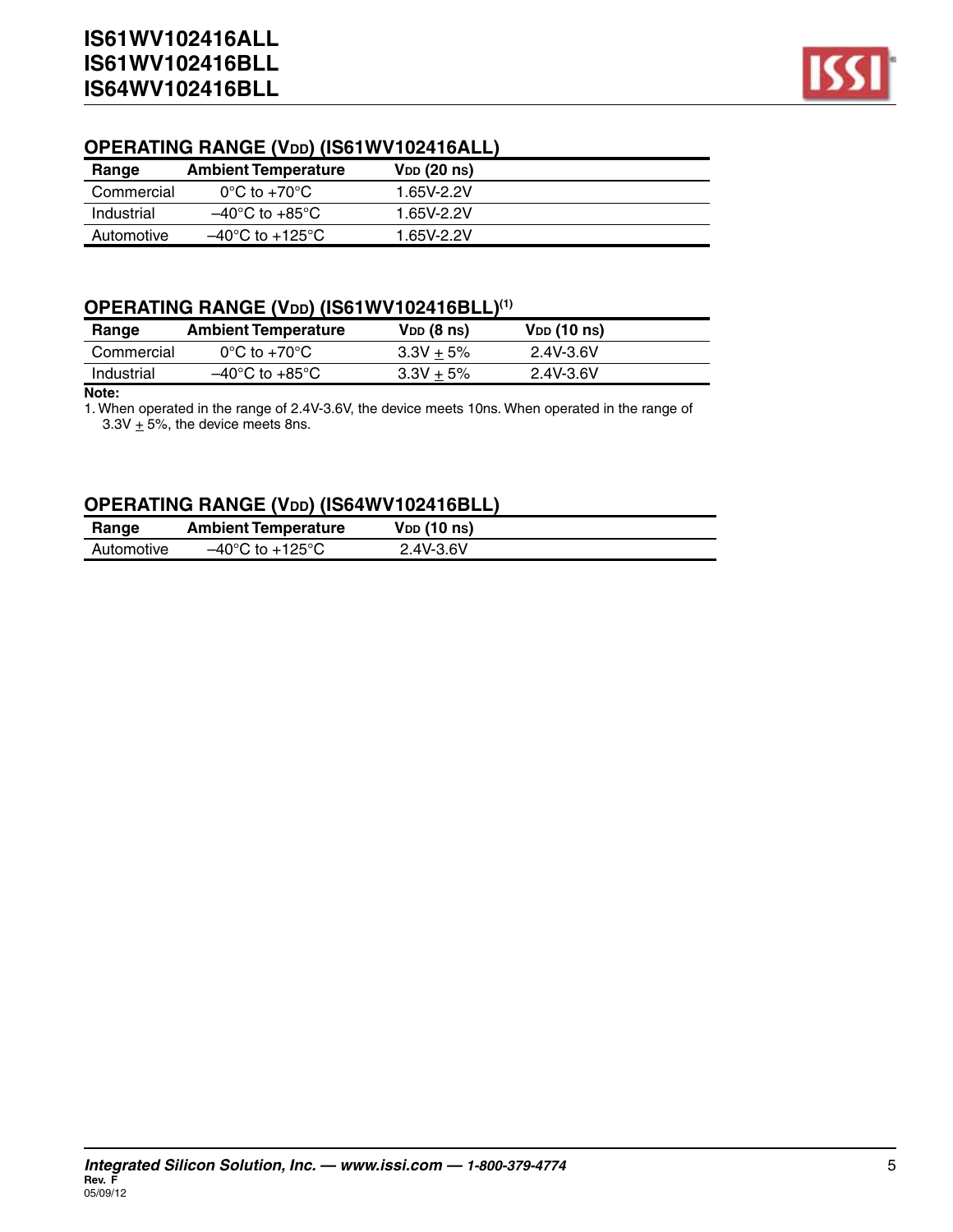

#### **DC ELECTRICAL CHARACTERISTICS** (Over Operating Range)

#### $V_{DD} = 3.3V + 5%$

| <b>Symbol</b>   | <b>Parameter</b>                 | <b>Test Conditions</b>                         | Min.   | Max.           | Unit |
|-----------------|----------------------------------|------------------------------------------------|--------|----------------|------|
| <b>VOH</b>      | Output HIGH Voltage              | $V_{DD} = Min.$ , $I_{OH} = -4.0$ mA           | 2.4    |                |      |
| <b>VOL</b>      | Output LOW Voltage               | $V_{DD} = Min., IoL = 8.0 mA$                  |        | 0.4            |      |
| V <sub>IH</sub> | Input HIGH Voltage               |                                                | 2      | $V_{DD}$ + 0.3 | v    |
| VIL             | Input LOW Voltage <sup>(1)</sup> |                                                | $-0.3$ | 0.8            |      |
| Iц              | Input Leakage                    | $GND \leq V_{IN} \leq V_{DD}$                  | -1     |                | μA   |
| <b>ILO</b>      | Output Leakage                   | $GND \leq V$ OUT $\leq VDD$ , Outputs Disabled | $-$    |                | μA   |

#### **Note:**

1.  $V_{IL}$  (min.) = -0.3V DC;  $V_{IL}$  (min.) = -2.0V AC (pulse width 2.0 ns). Not 100% tested.

VIH (max.) = V<sub>DD</sub> + 0.3V DC; VIH (max.) = V<sub>DD</sub> + 2.0V AC (pulse width  $2.0$  ns). Not 100% tested.

#### **DC ELECTRICAL CHARACTERISTICS** (Over Operating Range)

#### $V_{DD} = 2.4V - 3.6V$

| Symbol      | <b>Parameter</b>                 | <b>Test Conditions</b>                         | Min.   | Max.           | Unit |
|-------------|----------------------------------|------------------------------------------------|--------|----------------|------|
| <b>V</b> OH | Output HIGH Voltage              | $V_{DD} = Min.$ , $I_{OH} = -1.0$ mA           | 1.8    |                |      |
| VOL         | Output LOW Voltage               | $V_{DD} = Min., IoL = 1.0 mA$                  |        | 0.4            |      |
| <b>V</b> IH | Input HIGH Voltage               |                                                | 2.0    | $V_{DD}$ + 0.3 | v    |
| VIL         | Input LOW Voltage <sup>(1)</sup> |                                                | $-0.3$ | 0.8            |      |
| Iц          | Input Leakage                    | $GND \leq V_{IN} \leq V_{DD}$                  | -1     |                | μA   |
| <b>ILO</b>  | Output Leakage                   | $GND \leq V$ OUT $\leq VDD$ , Outputs Disabled | -1     |                | μA   |

**Note:**

1.  $V_{IL}$  (min.) = -0.3V DC;  $V_{IL}$  (min.) = -2.0V AC (pulse width 2.0 ns). Not 100% tested.

 $V_{\text{IH}}$  (max.) = V<sub>DD</sub> + 0.3V DC; V<sub>IH</sub> (max.) = V<sub>DD</sub> + 2.0V AC (pulse width 2.0 ns). Not 100% tested.

#### **DC ELECTRICAL CHARACTERISTICS** (Over Operating Range)

#### $V_{DD} = 1.65V - 2.2V$

| <b>Symbol</b>                  | <b>Parameter</b>    | <b>Test Conditions</b>                         | Min.<br><b>V<sub>DD</sub></b> | Max.           | Unit |
|--------------------------------|---------------------|------------------------------------------------|-------------------------------|----------------|------|
| <b>V</b> OH                    | Output HIGH Voltage | $I$ OH = $-0.1$ MA                             | 1.65-2.2V<br>1.4              |                |      |
| VOL                            | Output LOW Voltage  | $IOL = 0.1 mA$                                 | 1.65-2.2V                     | 0.2            | v    |
| Vін                            | Input HIGH Voltage  |                                                | 1.65-2.2V<br>1.4              | $V_{DD}$ + 0.2 | v    |
| V <sub>IL</sub> <sup>(1)</sup> | Input LOW Voltage   |                                                | $-0.2$<br>1.65-2.2V           | 0.4            |      |
| Iц                             | Input Leakage       | $GND \leq V_{IN} \leq V_{DD}$                  | -                             |                | μA   |
| <b>ILO</b>                     | Output Leakage      | $GND \leq V$ OUT $\leq VDD$ , Outputs Disabled | $\qquad \qquad \blacksquare$  |                | μA   |

#### **Notes:**

1.  $V_{IL}$  (min.) = -0.3V DC;  $V_{IL}$  (min.) = -2.0V AC (pulse width -2.0ns). Not 100% tested.

 $V_{\text{IH}}$  (max.) = V<sub>DD</sub> + 0.3V DC; V<sub>IH</sub> (max.) = V<sub>DD</sub> + 2.0V AC (pulse width -2.0ns). Not 100% tested.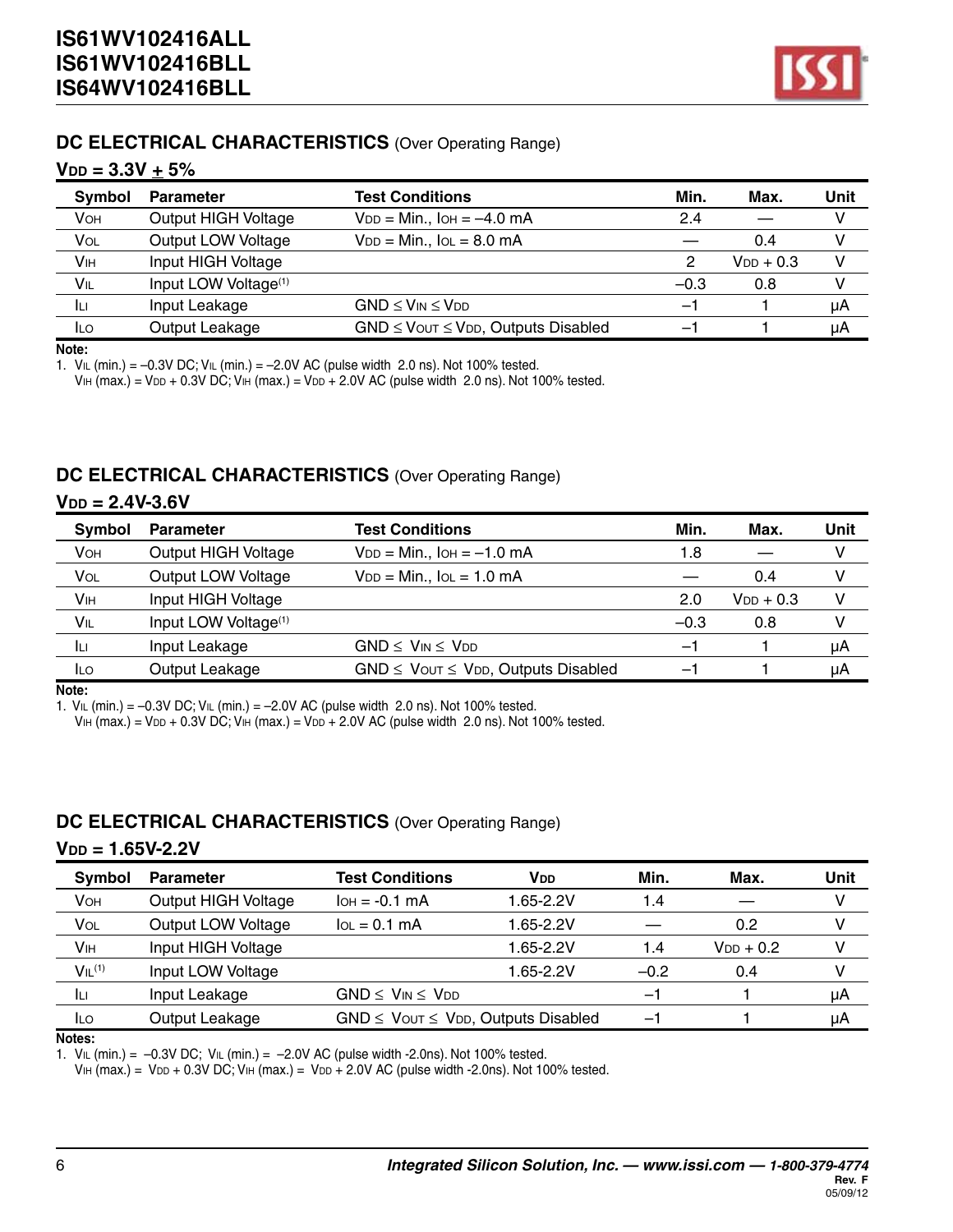

#### **AC TEST CONDITIONS (HIGH SPEED)**

| <b>Parameter</b>                                      | Unit<br>$(2.4V-3.6V)$    | Unit<br>$(3.3V + 5%)$    | Unit<br>(1.65V-2.2V)          |  |
|-------------------------------------------------------|--------------------------|--------------------------|-------------------------------|--|
| Input Pulse Level                                     | $0.4V$ to $V_{DD}$ -0.3V | $0.4V$ to $V_{DD}$ -0.3V | 0.4V to V <sub>DD</sub> -0.2V |  |
| Input Rise and Fall Times                             | 1.5ns                    | 1.5ns                    | 1.5ns                         |  |
| Input and Output Timing<br>and Reference Level (VRef) | $V_{DD}/2$               | $V_{DD}/2 + 0.05$        | V <sub>DD</sub> /2            |  |
| Output Load                                           | See Figures 1 and 2      | See Figures 1 and 2      | See Figures 1 and 2           |  |

#### **AC TEST LOADS**

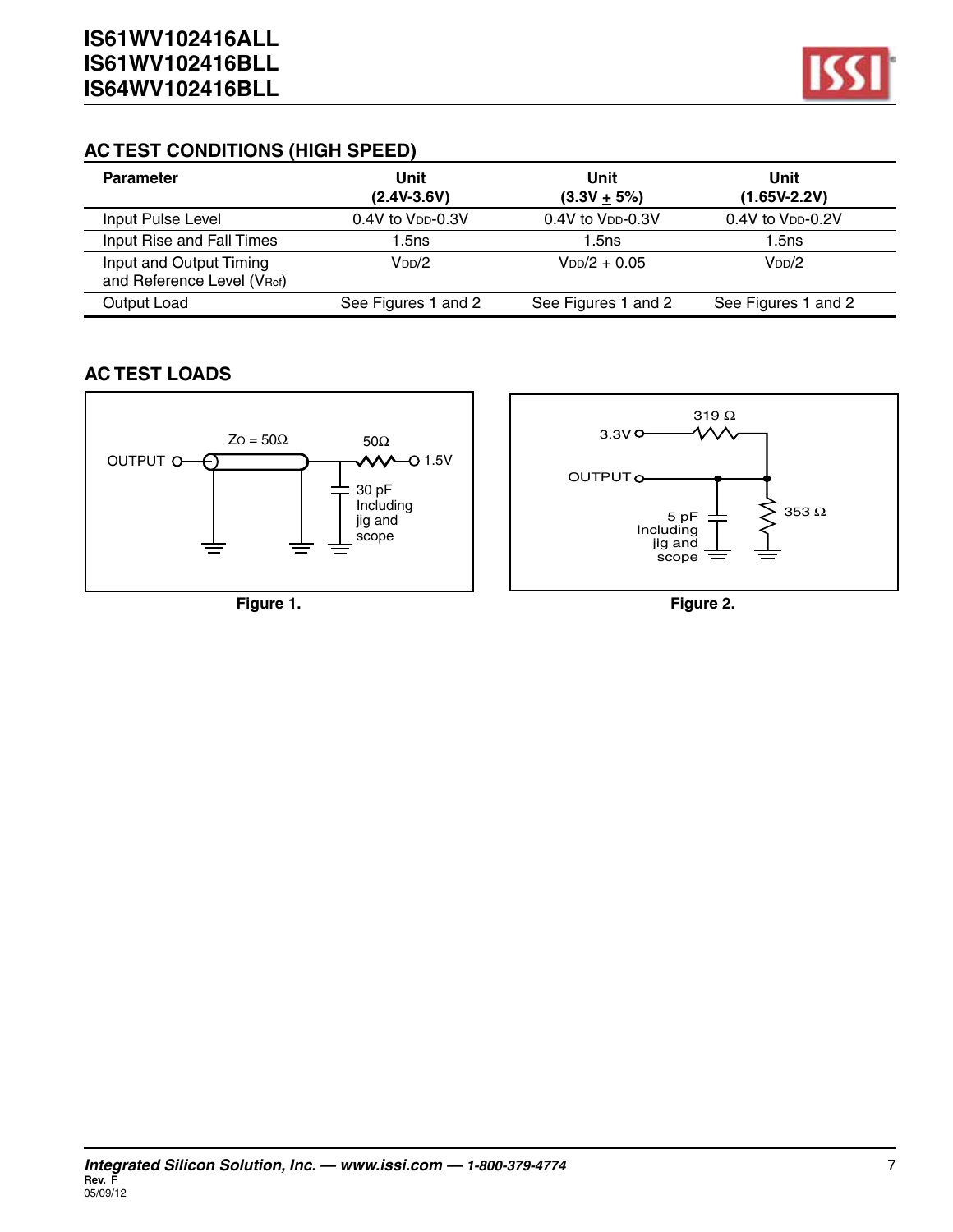

#### **POWER SUPPLY CHARACTERISTICS(1)** (Over Operating Range)

|                  |                              |                                                  |                     |      | -8   | -10          | $-20$ |      |             |
|------------------|------------------------------|--------------------------------------------------|---------------------|------|------|--------------|-------|------|-------------|
| Symbol           | <b>Parameter</b>             | <b>Test Conditions</b>                           |                     | Min. | Max. | Min.<br>Max. | Min.  | Max. | <b>Unit</b> |
| <b>I</b> cc      | <b>VDD Dynamic Operating</b> | $V_{DD} = Max.$                                  | Com.                |      | 110  | 90           |       | 50   | mA          |
|                  | <b>Supply Current</b>        | $I$ $OUT = 0$ mA, $f = f$ $MAX$                  | Ind.                |      | 115  | 95           |       | 60   |             |
|                  |                              | $V_{IN} = 0.4V$ or $V_{DD} -0.3V$                | Auto.               |      |      | 140          |       | 100  |             |
|                  |                              |                                                  | typ. <sup>(2)</sup> |      |      | 60           |       |      |             |
| cc1              | Operating                    | $V_{DD} = Max.$                                  | Com.                |      | 85   | 85           |       | 45   | mA          |
|                  | <b>Supply Current</b>        | $I_{\text{OUT}} = 0$ mA, $f = 0$                 | Ind.                |      | 90   | 90           |       | 55   |             |
|                  |                              | $V_{IN} = 0.4V$ or $V_{DD} -0.3V$                | Auto.               |      |      | 110          |       | 90   |             |
| ISB <sub>1</sub> | <b>TTL Standby Current</b>   | $V_{DD} = Max$                                   | Com.                |      | 30   | 30           |       | 30   | mA          |
|                  | (TTL Inputs)                 | $V_{IN} = V_{IH}$ or $V_{IL}$                    | Ind.                |      | 35   | 35           |       | 35   |             |
|                  |                              | $\overline{CE} \geq V_{\text{IH}}, f = 0$        | Auto.               |      |      | 70           |       | 70   |             |
| ISB <sub>2</sub> | <b>CMOS Standby</b>          | $V_{DD} = Max.$                                  | Com.                |      | 20   | 20           |       | 20   | mA          |
|                  | Current (CMOS Inputs)        | $\overline{CE}$ $\geq$ V <sub>DD</sub> $-$ 0.2V, | Ind.                |      | 25   | 25           |       | 25   |             |
|                  |                              | $V_{IN} \geq V_{DD} - 0.2V$ , or                 | Auto.               |      |      | 60           |       | 60   |             |
|                  |                              | $V_{IN} \le 0.2V, f = 0$                         | typ. <sup>(2)</sup> |      |      | 4            |       |      |             |

**Note:**

1. At  $f = f_{MAX}$ , address and data inputs are cycling at the maximum frequency,  $f = 0$  means no input lines change.

2. Typical values are measured at  $V_{DD} = 3.0V$ , TA = 25°C and not 100% tested.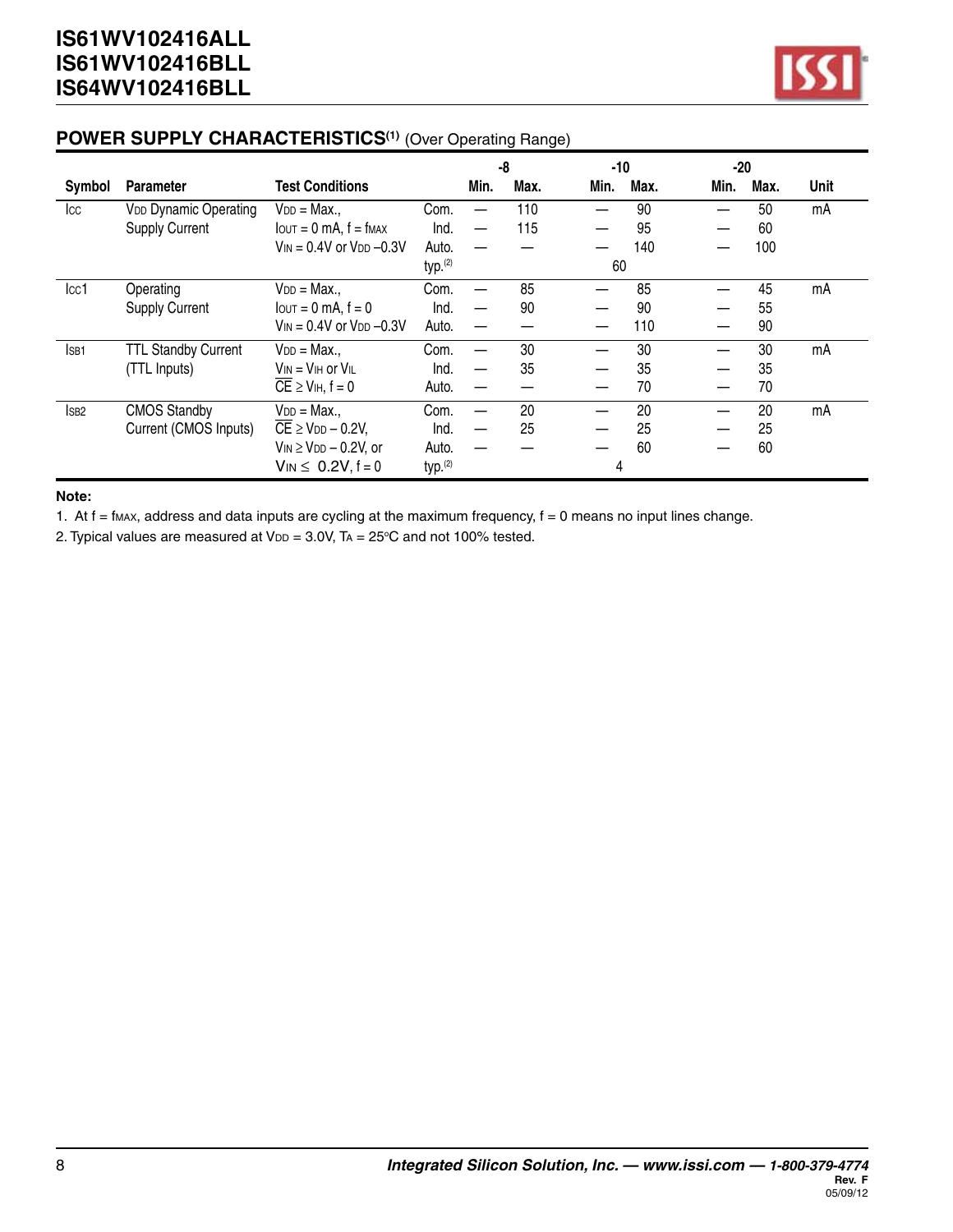## **READ CYCLE SWITCHING CHARACTERISTICS(1)** (Over Operating Range)

|                          |                                                    |              | -8   | $-10$ |      |      |  |
|--------------------------|----------------------------------------------------|--------------|------|-------|------|------|--|
| Symbol                   | <b>Parameter</b>                                   | Min.         | Max. | Min.  | Max. | Unit |  |
| trc                      | Read Cycle Time                                    | 8            |      | 10    |      | ns   |  |
| taa                      | <b>Address Access Time</b>                         |              | 8    |       | 10   | ns   |  |
| <b>T</b> OHA             | Output Hold Time                                   | 2.5          |      | 2.5   |      | ns   |  |
| <b>TACE</b>              | CE Access Time                                     |              | 8    |       | 10   | ns   |  |
| <b>t</b> DOE             | <b>OE Access Time</b>                              |              | 5.5  |       | 6.5  | ns   |  |
| $t$ HZOE <sup>(2)</sup>  | OE to High-Z Output                                |              | 3    |       | 4    | ns   |  |
| $t$ LZOE <sup>(2)</sup>  | OE to Low-Z Output                                 | 0            |      | 0     |      | ns   |  |
| $t$ HZCE <sup>(2</sup>   | CE to High-Z Output                                | $\mathbf{0}$ | 3    | 0     | 4    | ns   |  |
| $t$ LZCE <sup>(2)</sup>  | CE to Low-Z Output                                 | 3            |      | 3     |      | ns   |  |
| tва                      | LB, UB Access Time                                 |              | 5.5  |       | 6.5  | ns   |  |
| $t$ HZB $(2)$            | $\overline{LB}$ , $\overline{UB}$ to High-Z Output | 0            | 3    | 0     | 3    | ns   |  |
| $t_{LZB}$ <sup>(2)</sup> | $\overline{LB}$ , $\overline{UB}$ to Low-Z Output  | 0            |      | 0     |      | ns   |  |
| teu                      | Power Up Time                                      | 0            |      | 0     |      | ns   |  |
| t <sub>PD</sub>          | Power Down Time                                    |              | 8    |       | 10   | ns   |  |

#### **Notes:**

1. Test conditions assume signal transition times of 3 ns or less, timing reference levels of 1.5V, input pulse levels of 0V to 3.0V and output loading specified in Figure 1.

2. Tested with the load in Figure 2. Transition is measured ±500 mV from steady-state voltage.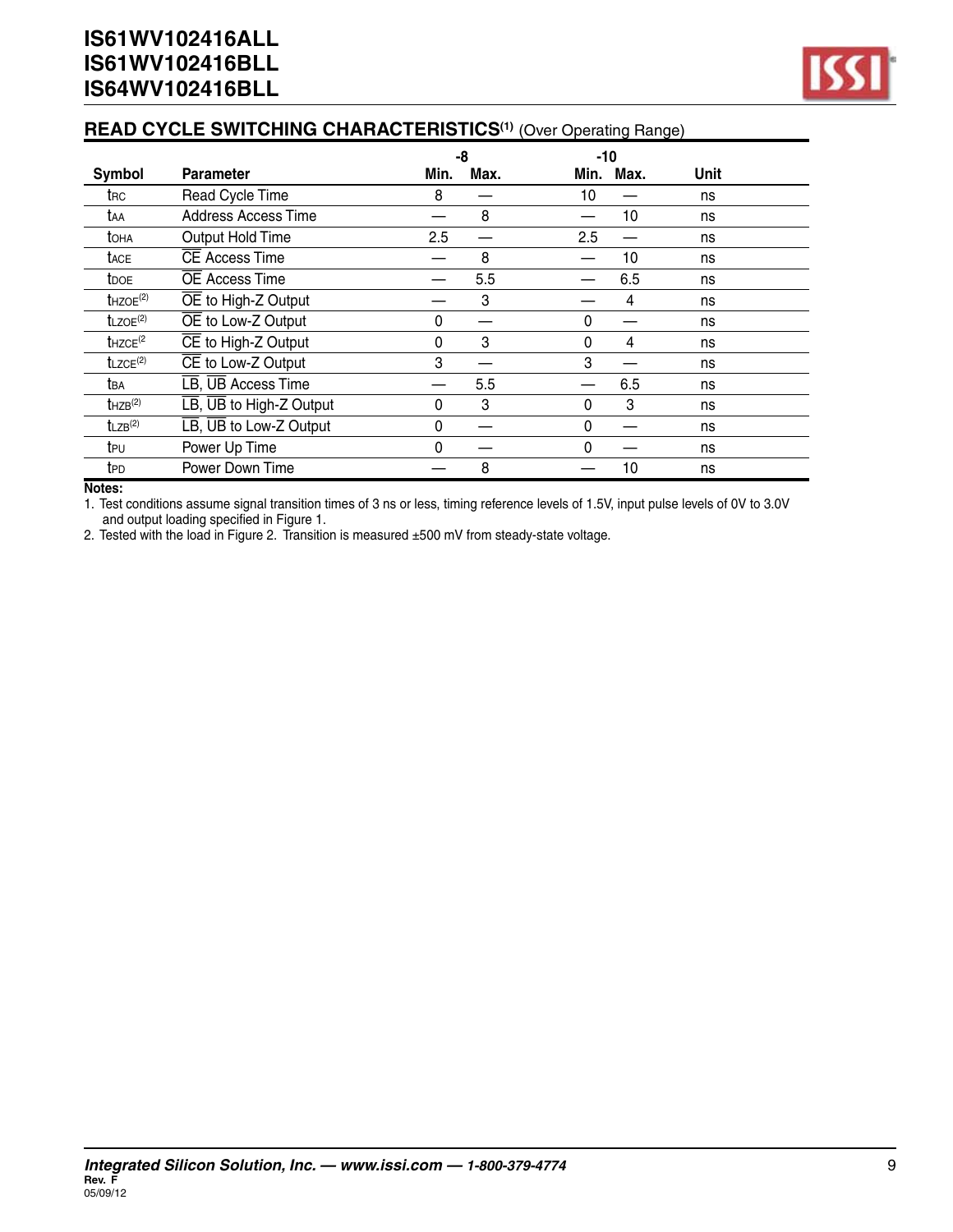

#### **READ CYCLE SWITCHING CHARACTERISTICS(1)** (Over Operating Range)

|                                      |                                                    | $-20$ ns |      |      |  |
|--------------------------------------|----------------------------------------------------|----------|------|------|--|
| Symbol                               | <b>Parameter</b>                                   | Min.     | Max. | Unit |  |
| t <sub>RC</sub>                      | Read Cycle Time                                    | 20       |      | ns   |  |
| taa                                  | <b>Address Access Time</b>                         |          | 20   | ns   |  |
| toha                                 | Output Hold Time                                   | 2.5      |      | ns   |  |
| <b>t</b> ACE                         | CE Access Time                                     |          | 20   | ns   |  |
| <b>t</b> <sub>DOE</sub>              | <b>OE Access Time</b>                              |          | 8    | ns   |  |
| $t$ HZOE <sup>(2)</sup>              | OE to High-Z Output                                | 0        | 8    | ns   |  |
| $t$ LZOE <sup>(2)</sup>              | OE to Low-Z Output                                 | 0        |      | ns   |  |
| $t$ HZCE <sup><math>(2)</math></sup> | $\overline{CE}$ to High-Z Output                   | 0        | 8    | ns   |  |
| $t$ LZCE <sup>(2)</sup>              | CE to Low-Z Output                                 | 3        |      | ns   |  |
| t <sub>BA</sub>                      | LB, UB Access Time                                 |          | 8    | ns   |  |
| t <sub>HZB</sub>                     | $\overline{LB}$ , $\overline{UB}$ to High-Z Output | 0        | 8    | ns   |  |
| tlzb                                 | $\overline{LB}$ , $\overline{UB}$ to Low-Z Output  | 0        |      | ns   |  |

#### **Notes:**

1. Test conditions assume signal transition times of 1.5 ns or less, timing reference levels of 1.25V, input pulse levels of 0.4V to V<sub>DD</sub>-0.3V and output loading specified in Figure 1a.

2. Tested with the load in Figure 1b. Transition is measured ±500 mV from steady-state voltage. Not 100% tested.

3. Not 100% tested.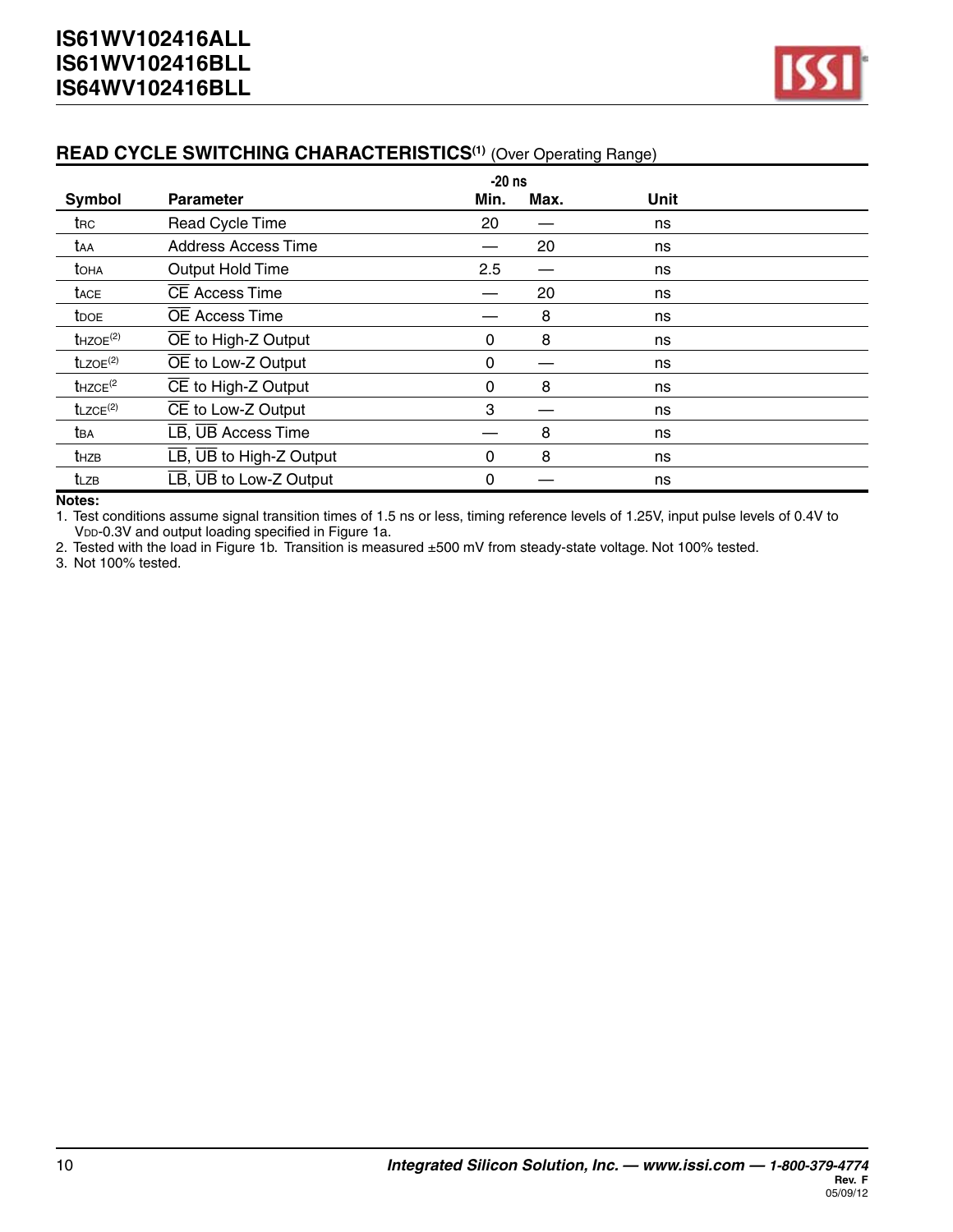

**READ CYCLE NO. 1<sup>(1,2)</sup>** (Address Controlled) ( $\overline{CE} = \overline{OE} = V_{IL}$ )



#### **READ CYCLE NO. 2(1,3)** (CE and OE Controlled)



#### **Notes:**

- 1.  $\overline{\text{WE}}$  is HIGH for a Read Cycle.
- 2. The device is continuously selected.  $\overline{OE}$ ,  $\overline{CE}$  = Vil.
- 3. Address is valid prior to or coincident with  $\overline{\text{CE}}$  LOW transitions.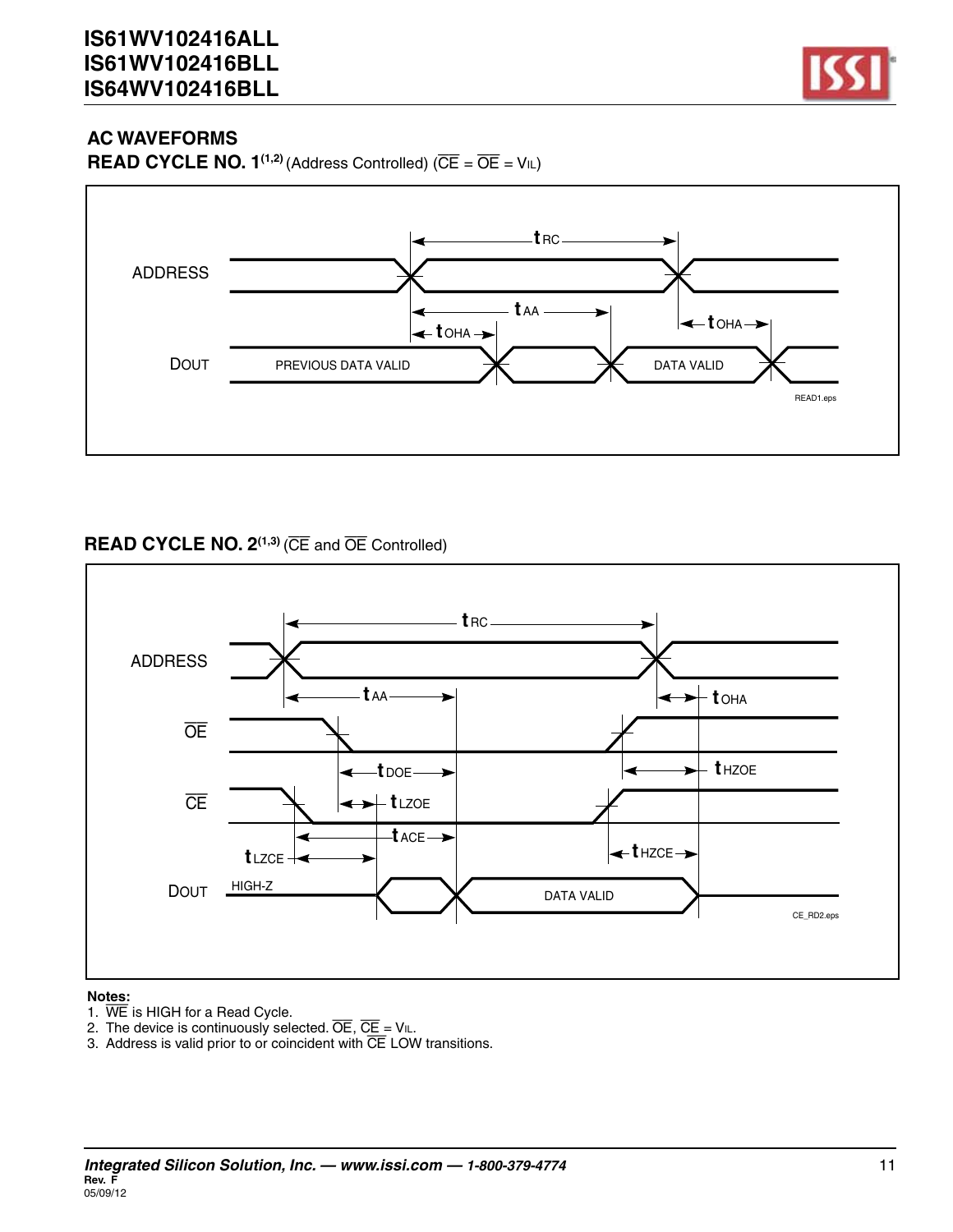#### **WRITE CYCLE SWITCHING CHARACTERISTICS(1,3)** (Over Operating Range)

|                         |                                           | -8   |      | $-10$ |      |      |
|-------------------------|-------------------------------------------|------|------|-------|------|------|
| Symbol                  | <b>Parameter</b>                          | Min. | Max. | Min.  | Max. | Unit |
| twc                     | Write Cycle Time                          | 8    |      | 10    |      | ns   |
| tsce                    | CE to Write End                           | 6.5  |      | 8     |      | ns   |
| t <sub>AW</sub>         | <b>Address Setup Time</b><br>to Write End | 6.5  |      | 8     |      | ns   |
| tha                     | Address Hold from Write End               | 0    |      | 0     |      | ns   |
| tsa                     | <b>Address Setup Time</b>                 | 0    |      | 0     |      | ns   |
| t <sub>PWB</sub>        | LB, UB Valid to End of Write              | 6.5  |      | 8     |      | ns   |
| t <sub>PWE1</sub>       | <b>WE Pulse Width</b>                     | 6.5  |      | 8     |      | ns   |
| t <sub>PWE2</sub>       | WE Pulse Width $(\overline{OE} = LOW)$    | 8.0  |      | 10    |      | ns   |
| tsp                     | Data Setup to Write End                   | 5    |      | 6     |      | ns   |
| thd                     | Data Hold from Write End                  | 0    |      | 0     |      | ns   |
| $t$ HZWE <sup>(2)</sup> | WE LOW to High-Z Output                   |      | 3.5  |       | 5    | ns   |
| $t$ LZWE <sup>(2)</sup> | WE HIGH to Low-Z Output                   | 2    |      | 2     |      | ns   |

#### **Notes:**

1. Test conditions assume signal transition times of 3 ns or less, timing reference levels of 1.5V, input pulse levels of 0V to 3.0V and output loading specified in Figure 1.

2. Tested with the load in Figure 2. Transition is measured ±500 mV from steady-state voltage. Not 100% tested.

3. The internal write time is defined by the overlap of CE LOW and UB or LB, and WE LOW. All signals must be in valid states to initiate a Write, but any one can go inactive to terminate the Write. The Data Input Setup and Hold timing are referenced to the rising or falling edge of the signal that terminates the write. Shaded area product in development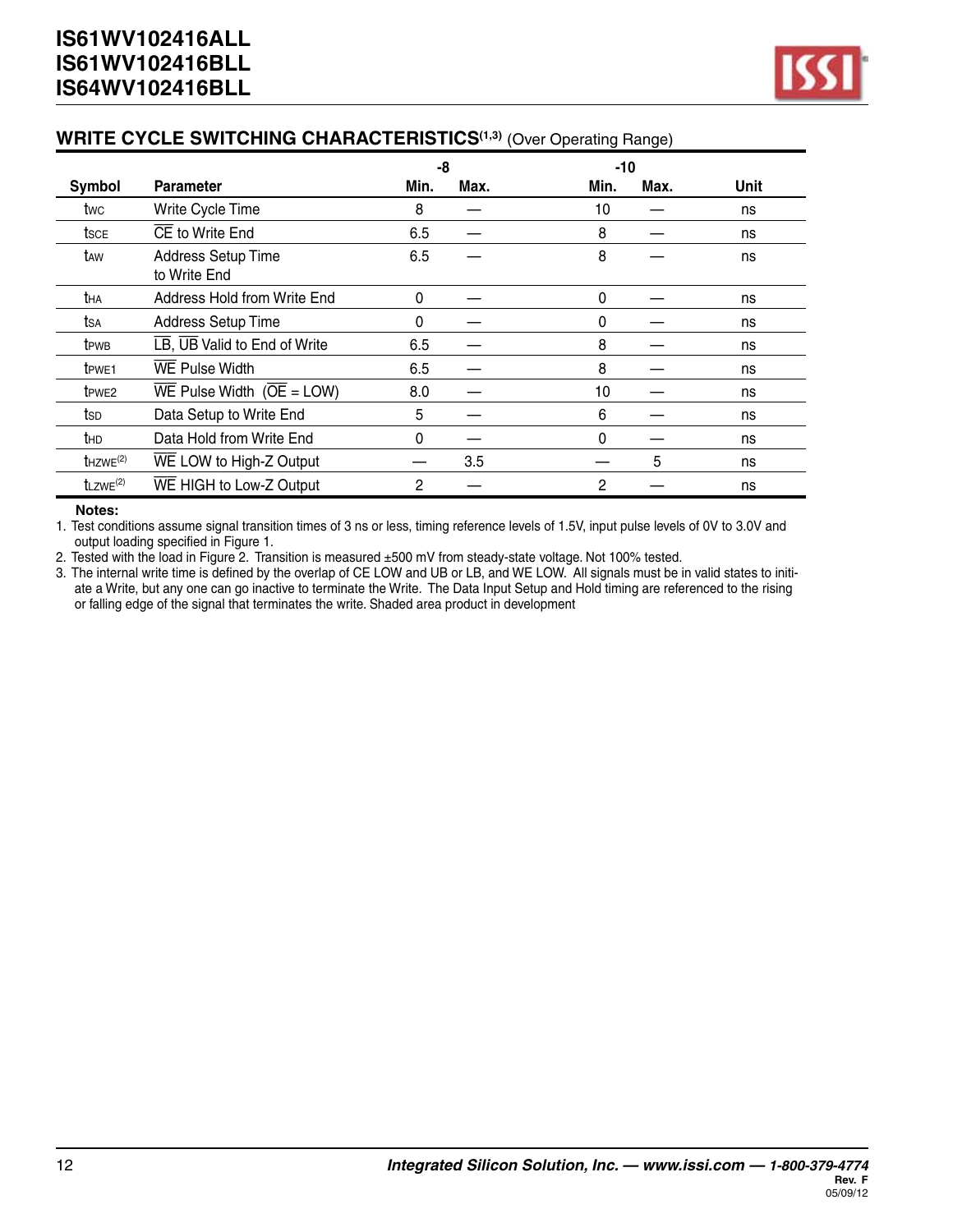#### **WRITE CYCLE SWITCHING CHARACTERISTICS(1,2)** (Over Operating Range)

|                         |                                                                     |      | $-20$ ns |      |
|-------------------------|---------------------------------------------------------------------|------|----------|------|
| Symbol                  | <b>Parameter</b>                                                    | Min. | Max.     | Unit |
| twc                     | Write Cycle Time                                                    | 20   |          | ns   |
| <b>t</b> sce            | CE to Write End                                                     | 12   |          | ns   |
| t <sub>AW</sub>         | <b>Address Setup Time</b><br>to Write End                           | 12   |          | ns   |
| tha                     | Address Hold from Write End                                         | 0    |          | ns   |
| tsa                     | <b>Address Setup Time</b>                                           | 0    |          | ns   |
| <b>t</b> <sub>PWB</sub> | LB, UB Valid to End of Write                                        | 12   |          | ns   |
| t <sub>PWE1</sub>       | $\overline{\text{WE}}$ Pulse Width ( $\overline{\text{OE}}$ = HIGH) | 12   |          | ns   |
| t <sub>PWE2</sub>       | $\overline{\text{WE}}$ Pulse Width ( $\overline{\text{OE}}$ = LOW)  | 17   |          | ns   |
| tsp                     | Data Setup to Write End                                             | 9    |          | ns   |
| thd                     | Data Hold from Write End                                            | 0    |          | ns   |
| $t$ HZWE $(3)$          | WE LOW to High-Z Output                                             |      | 9        | ns   |
| $t_{LZWE}^{(3)}$        | WE HIGH to Low-Z Output                                             | 3    |          | ns   |

**Notes:**

1. Test conditions for IS61WV6416LL assume signal transition times of 1.5ns or less, timing reference levels of 1.25V, input pulse levels of 0.4V to VDD-0.3V and output loading specified in Figure 1a.

2. Tested with the load in Figure 1b. Transition is measured ±500 mV from steady-state voltage. Not 100% tested.

3. The internal write time is defined by the overlap of  $\overline{CE}$  LOW and  $\overline{UB}$  or  $\overline{LB}$ , and  $\overline{WE}$  LOW. All signals must be in valid states to initiate a Write, but any one can go inactive to terminate the Write. The Data Input Setup and Hold timing are referenced to the rising or falling edge of the signal that terminates the write.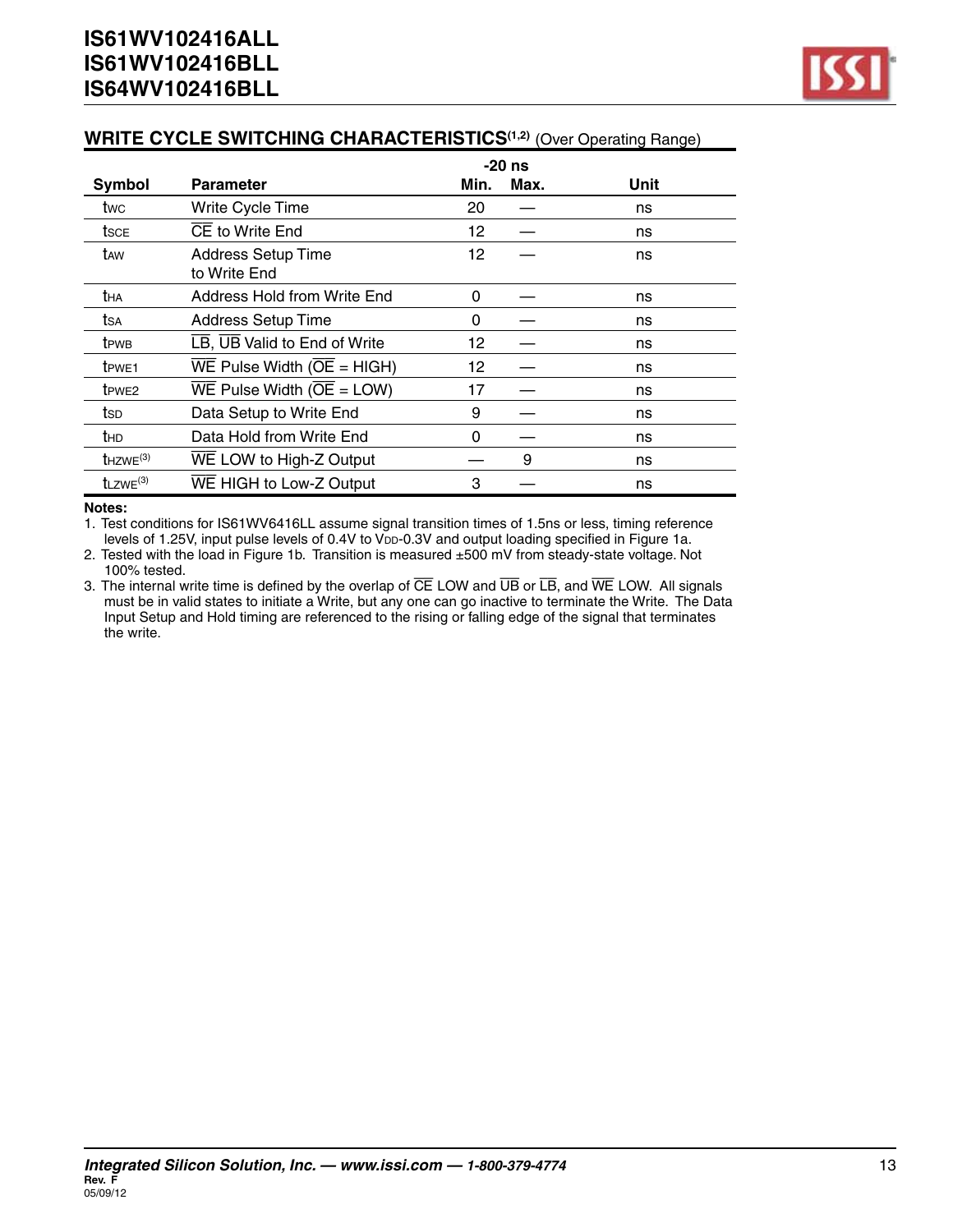

**WRITE CYCLE NO.**  $1^{(1,2)}$  **(** $\overline{CE}$  **Controlled,**  $\overline{OE}$  **= HIGH or LOW)** 

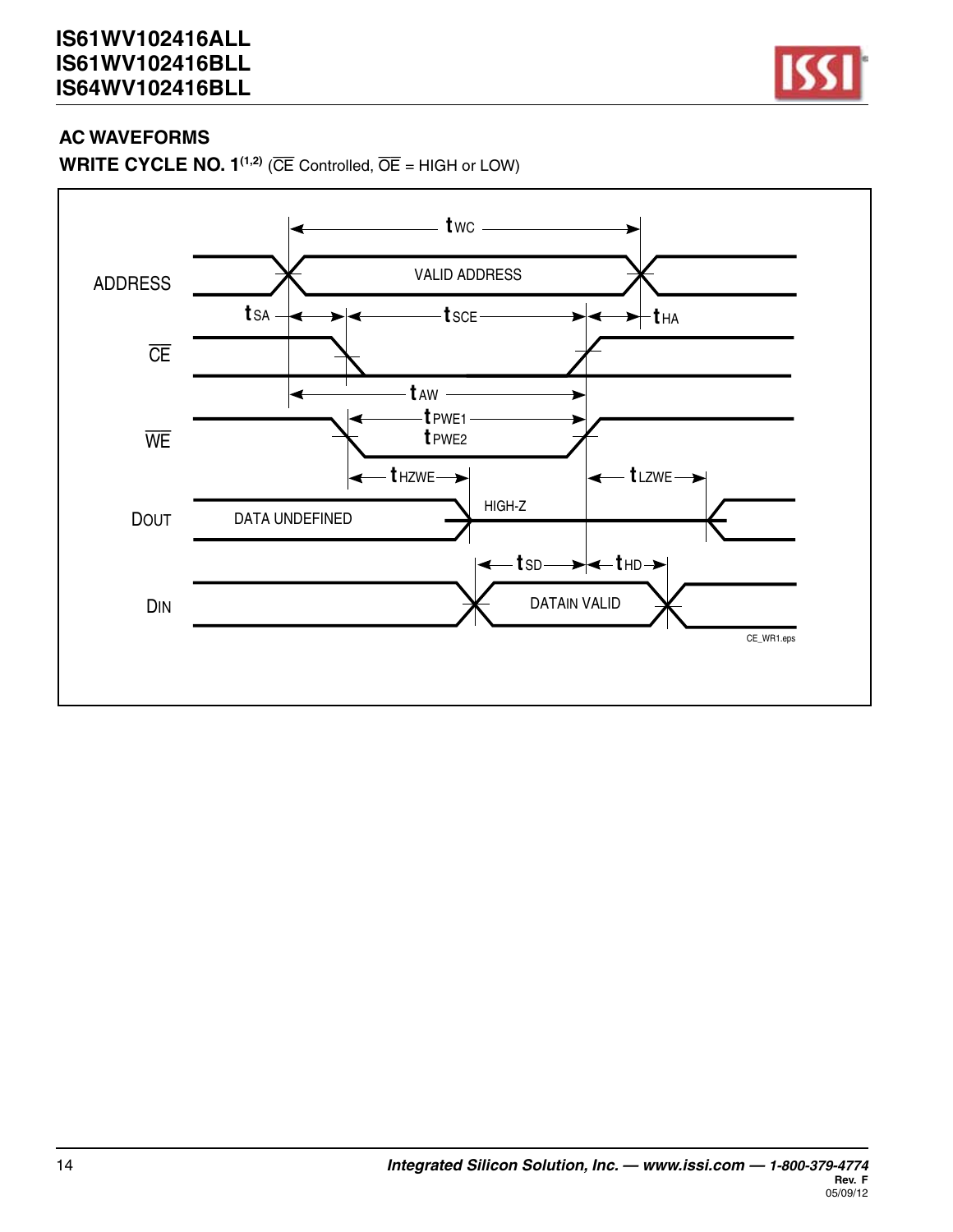



**WRITE CYCLE NO. 2**(WE Controlled. OE is HIGH During Write Cycle) (1,2)

**WRITE CYCLE NO. 3**(WE Controlled. OE is LOW During Write Cycle) (1)

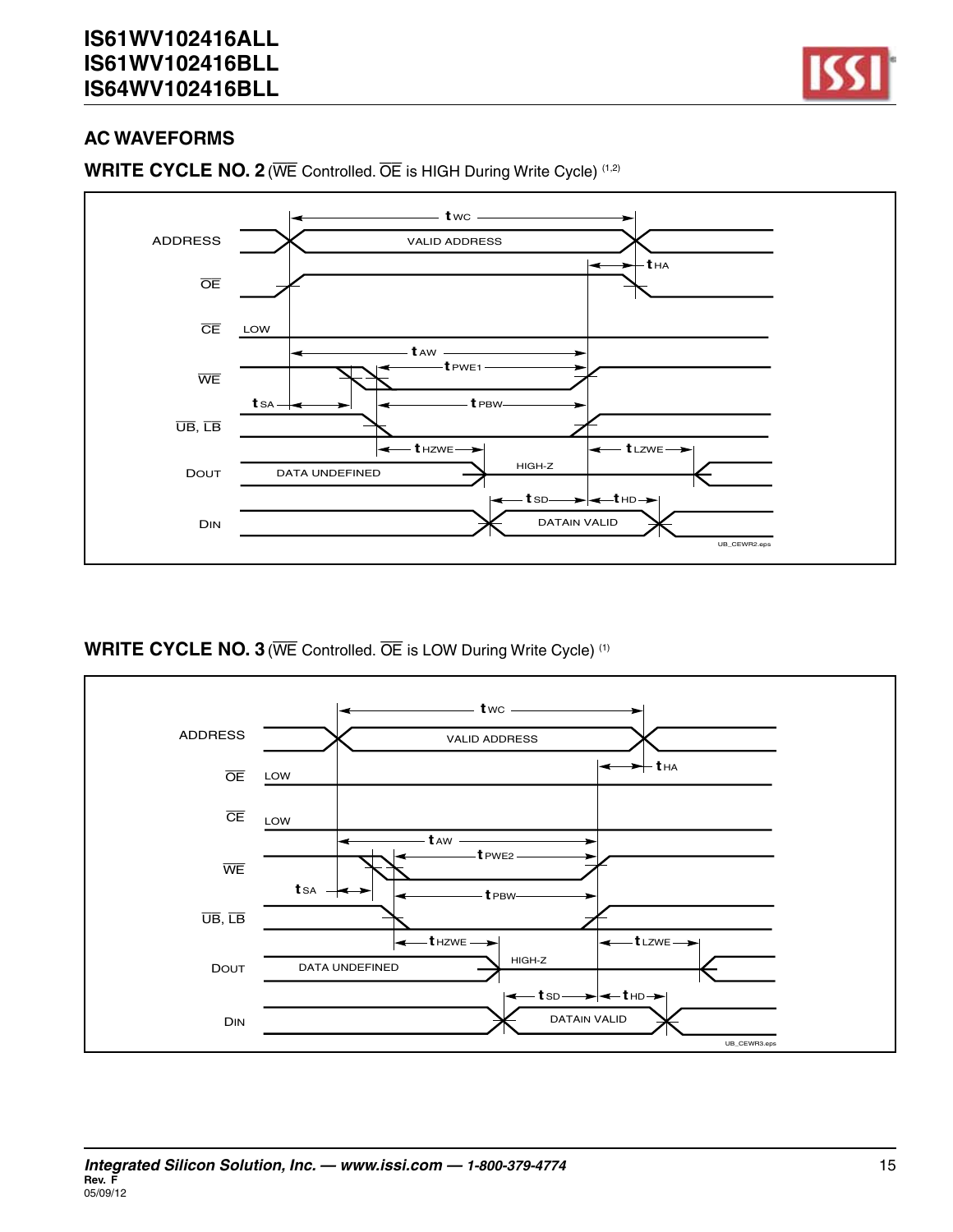

**WRITE CYCLE NO. 4**(LB, UB Controlled, Back-to-Back Write) (1,3)



#### **Notes:**

- 1. The internal Write time is defined by the overlap of CE = LOW, UB and/or LB = LOW, and WE = LOW. All signals must be in valid states to initiate a Write, but any can be deasserted to terminate the Write. The **t** sa, **t** ha, **t** sd, and **t** hd timing is referenced to the rising or falling edge of the signal that terminates the Write.
- 2. Tested with  $\overline{OE}$  HIGH for a minimum of 4 ns before  $\overline{WE}$  = LOW to place the I/O in a HIGH-Z state.
- 3. WE may be held LOW across many address cycles and the  $\overline{LB}$ ,  $\overline{UB}$  pins can be used to control the Write function.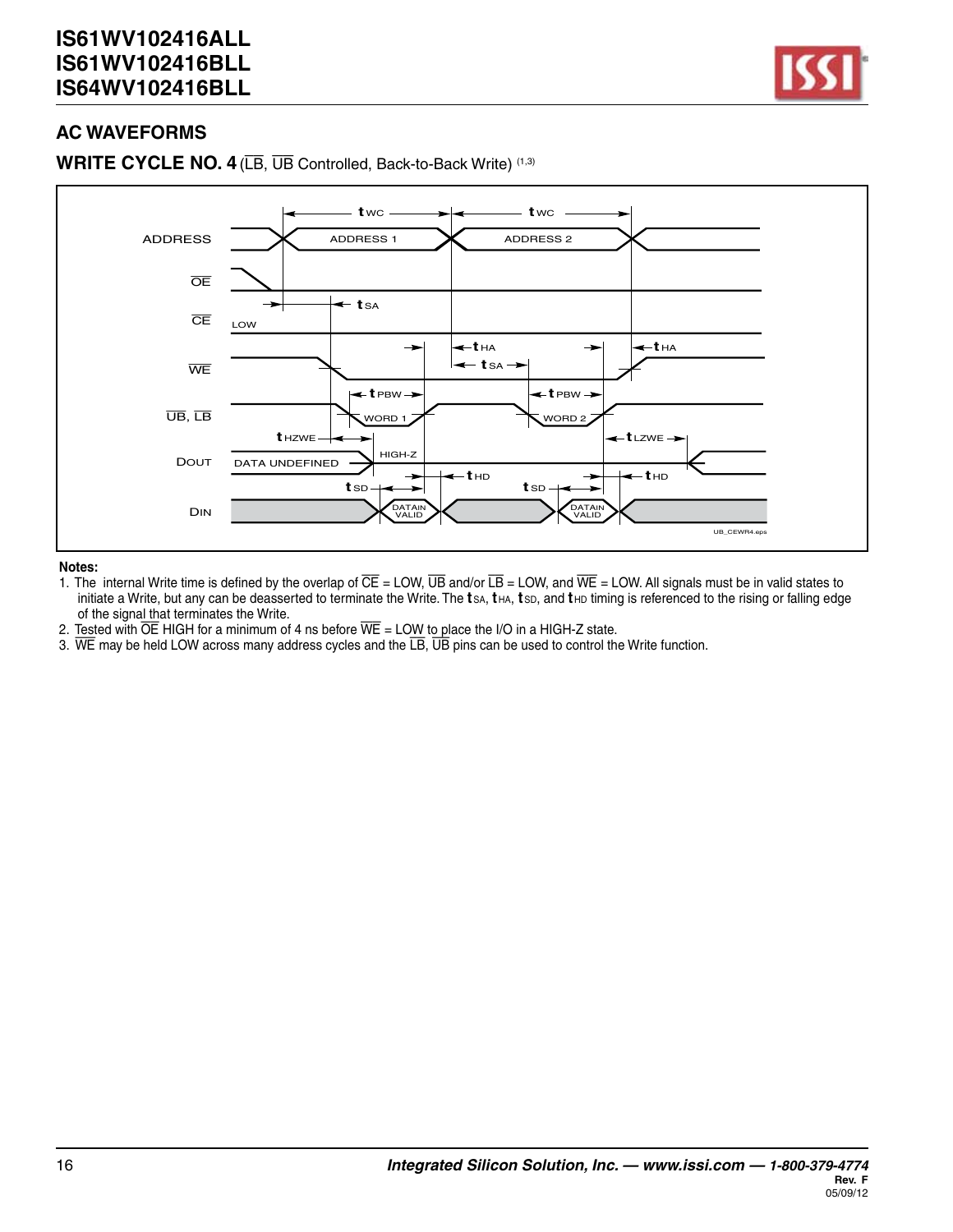

#### **DATA RETENTION SWITCHING CHARACTERISTICS**

| Symbol                 | <b>Parameter</b>                   | <b>Test Condition</b>                                |       | Min.       | Max. | Unit |  |
|------------------------|------------------------------------|------------------------------------------------------|-------|------------|------|------|--|
| <b>V</b> <sub>DR</sub> | V <sub>DD</sub> for Data Retention | See Data Retention Waveform                          |       |            | 3.6  |      |  |
| I <sub>DR</sub>        | Data Retention Current             | $V_{DD} = 1.2V$ , $\overline{CE} \geq V_{DD} - 0.2V$ | Ind.  |            | 20   | mA   |  |
|                        |                                    |                                                      | Auto. |            | 50   |      |  |
| tsdr                   | Data Retention Setup Time          | See Data Retention Waveform                          |       |            |      | ns   |  |
| t <sub>RDR</sub>       | Recovery Time                      | See Data Retention Waveform                          |       | <b>TRC</b> |      | ns   |  |

## **DATA RETENTION WAVEFORM** (CE Controlled)

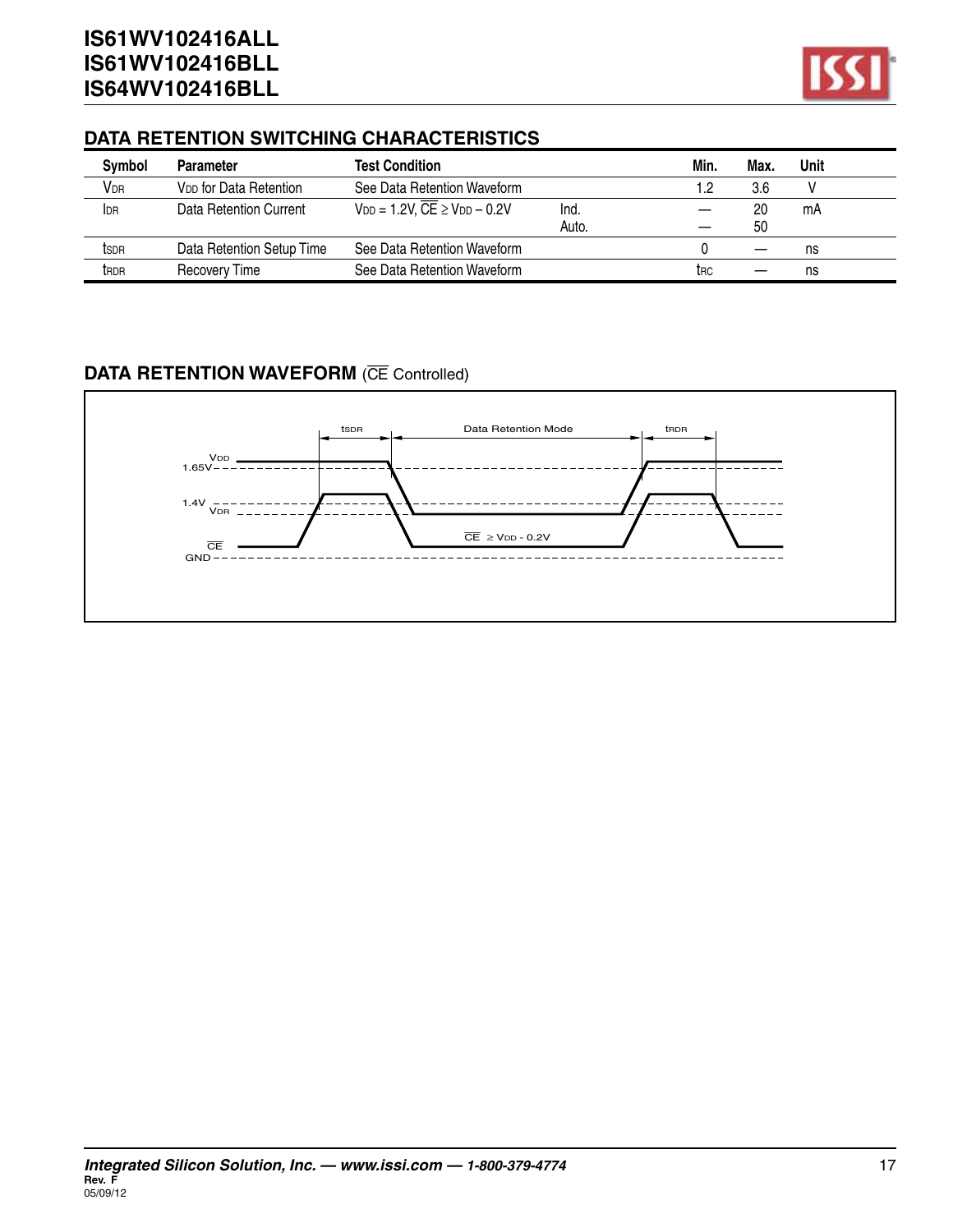

#### **ORDERING INFORMATION**

#### **Industrial Range: -40°C to +85°C**

#### **Voltage Range: 2.4V to 3.6V**

| Speed (ns)          | <b>Order Part No.</b> | Package                             |
|---------------------|-----------------------|-------------------------------------|
| 10(8 <sup>1</sup> ) | IS61WV102416BLL-10MI  | 48 mini BGA (9mm x 11mm)            |
|                     | IS61WV102416BLL-10MLI | 48 mini BGA (9mm x 11mm), Lead-free |
|                     | IS61WV102416BLL-10TLI | TSOP (Type I), Lead-free            |

Note:

1. Speed = 8ns for  $V_{DD} = 3.3V + 5%$ . Speed = 10ns for  $V_{DD} = 2.4V - 3.6V$ 

#### **Industrial Range: -40°C to +85°C**

#### **Voltage Range: 1.65V to 2.2V**

| Speed (ns) | <b>Order Part No.</b> | Package                  |
|------------|-----------------------|--------------------------|
| 20         | IS61WV102416ALL-20MI  | 48 mini BGA (9mm x 11mm) |
|            | IS61WV102416ALL-20TLI | TSOP (Type I), Lead-free |

#### **Automotive Range: -40°C to +125°C**

#### **Voltage Range: 2.4V to 3.6V**

| Speed (ns) | <b>Order Part No.</b>   | Package                                    |
|------------|-------------------------|--------------------------------------------|
| 10         | IS64WV102416BLL-10MA3   | 48 mini BGA (9mm x 11mm)                   |
|            | IS64WV102416BLL-10MLA3  | 48 mini BGA (9mm x 11mm), Lead-free        |
|            | IS64WV102416BLL-10CTLA3 | TSOP (Type I), Copper Leadframe, Lead-free |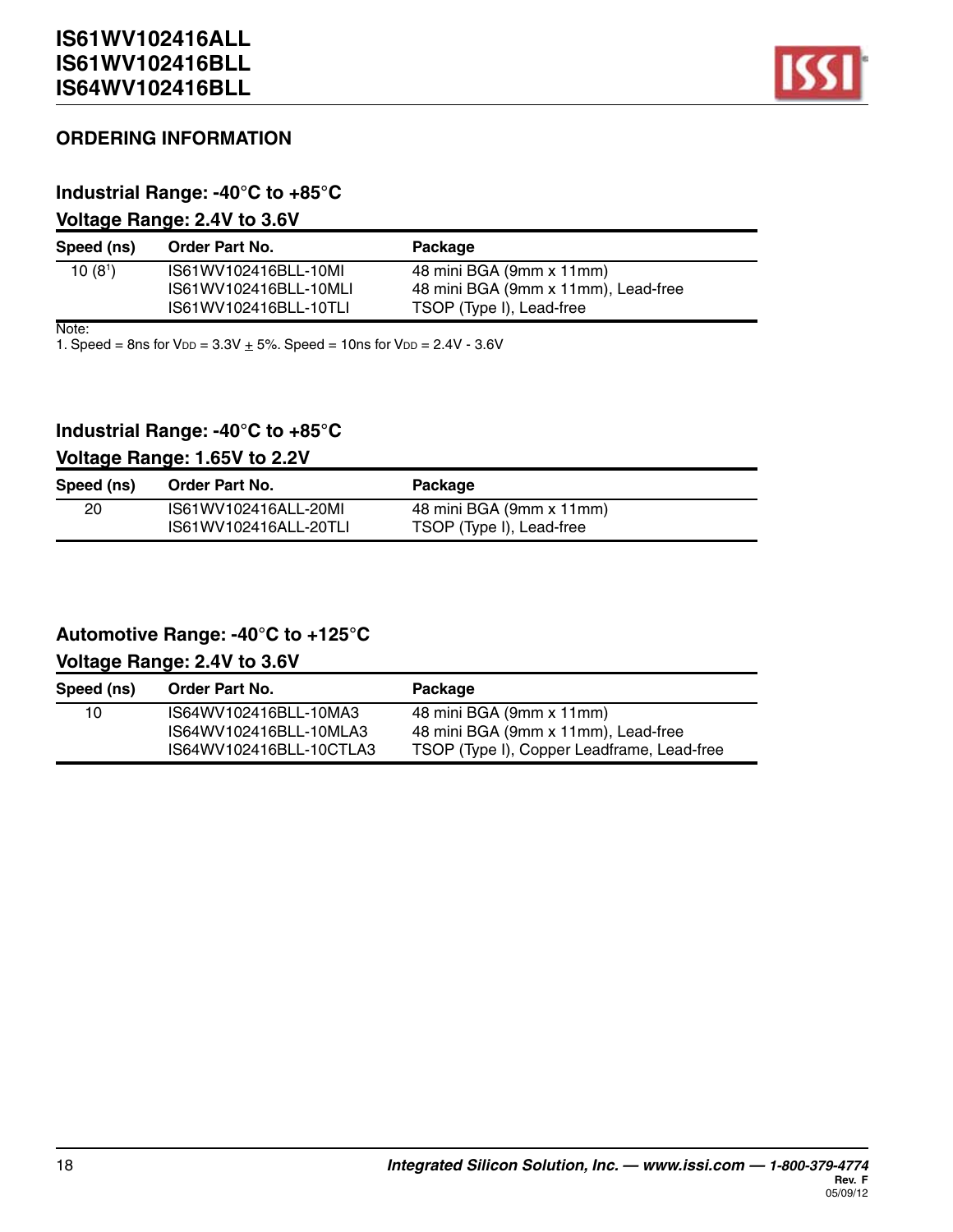